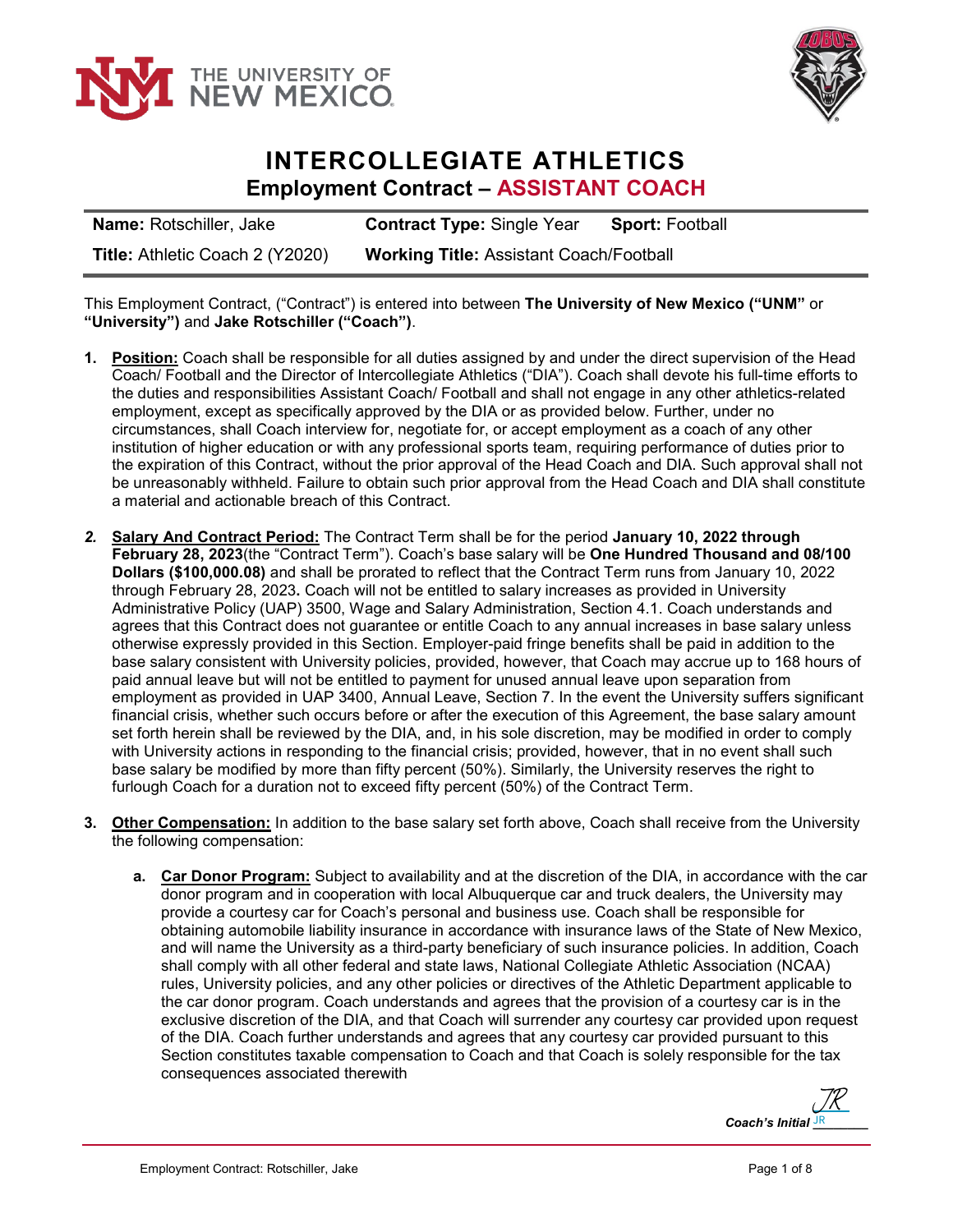**b. Travel:** At the DIA's sole discretion, Coach's spouse or domestic partner (as described in UAP 3790, Domestic Partners) and minor dependent children (together, "Family Members") may be added to the official University travel party for regular season away and post-season games within the continental United States. Travel costs for Family Members (including but not limited to costs of transportation, lodging, food and incidentals) shall be at Coach's expense, unless determined by the DIA, in his sole discretion, that funds and logistics allow for the University to provide for any or all of such costs. Coach understands and agrees that any value received by Coach under this provision likely is taxable compensation to Coach, and that Coach is solely responsible for the tax consequences associated therewith.

Coach understands agrees that all compensation set forth in this Section is subject to compliance with University policies and procedures, the Mountain West Conference (MWC) rules and regulations, and the NCAA policies and procedures.

- **4. Incentive Salary:** An incentive payment is a direct payment over and above the Coach's base salary, in an amount to be determined by the DIA subject to the approval of the University President or designee and subject to availability of funds. Coach is eligible for an incentive payment upon achieving performance criteria established by the DIA in his exclusive discretion, and which are subject to annual review and revision by the DIA. Coach will be eligible for such incentive salary payments after completing the Contract Term in which the incentive is earned. Incentive payments, if any, will be paid no later than **ninety (90)** days after the end of the Contract Term. In order to be eligible for incentive payments under this provision, Coach must be currently employed by the University at the time that the incentive payment is due. Coach understands and agrees that incentive payments, if any, are taxable compensation to Coach and that Coach is solely responsible for the tax consequences associated therewith.
- **5. Independent Income:** Subject to compliance with Athletics Department, University, MWC and NCAA policies, as currently in force and from time to time amended, and with advance written permission of the DIA, Coach may earn other athletics-related income during the period of this Contract only as set forth below. Coach understands and agrees that such activities are independent of Coach's University employment and the University shall have no liability or responsibility for any claims arising therefrom. Coach agrees to indemnify the University and hold it harmless from any claims arising out of any independent contractual or other business and/or employment arrangements with third parties. Coach's advance written requests pursuant to this Section shall include the sources and amounts of any independent income contemplated by this Section. Coach understands and agrees that Coach is solely responsible for any tax liability associated with such activities.

With the written permission of the DIA, Coach may organize and conduct or be employed by a camp, clinic, lessons, or sports league pursuant to the Athletics Department's summer camp policy. Coach understands and agrees to comply with all generally applicable University policies, NCAA and MWC rules, as well as the terms UNM Athletics' Camp Manual Policy and Procedures provided by the UNM Athletics Compliance office. Coach acknowledges that these policies, procedures and rules include, but are not limited to policies and rules regarding: licensing of University logos, trademarks, copyrighted material and the images and likenesses of University students and employees; income reporting; background checks; minors on campus; discrimination and harassment; and the appropriate use of University facilities. These activities are performed in addition to Coach's assigned duties and responsibilities, and shall not interfere with those assigned duties and responsibilities. Coach shall receive no compensation from the University in connection with these activities. Coach understands and agrees that Coach is solely responsible for any tax liability associated with such activities and that the University shall have no liability or responsibility for any claims arising therefrom. Coach shall be responsible for obtaining general liability insurance in accordance with insurance laws of the State of New Mexico, and will name the University as a third-party beneficiary of such insurance policies. Coach agrees to indemnify the University and hold it harmless from any claims arising out of any camprelated activities.

**6. Duties and Responsibilities:** Under the supervision and direction of the Head Coach/ Football and the DIA, Coach shall be responsible for assisting the Head Coach to achieve, in an efficient and effective manner, the

Coach's Initial **JR** [JR](https://adobefreeuserschannel.na2.documents.adobe.com/verifier?tx=CBJCHBCAABAAgABlfe3BOGrFYjJqw_Iw8V36FXpxbBVz)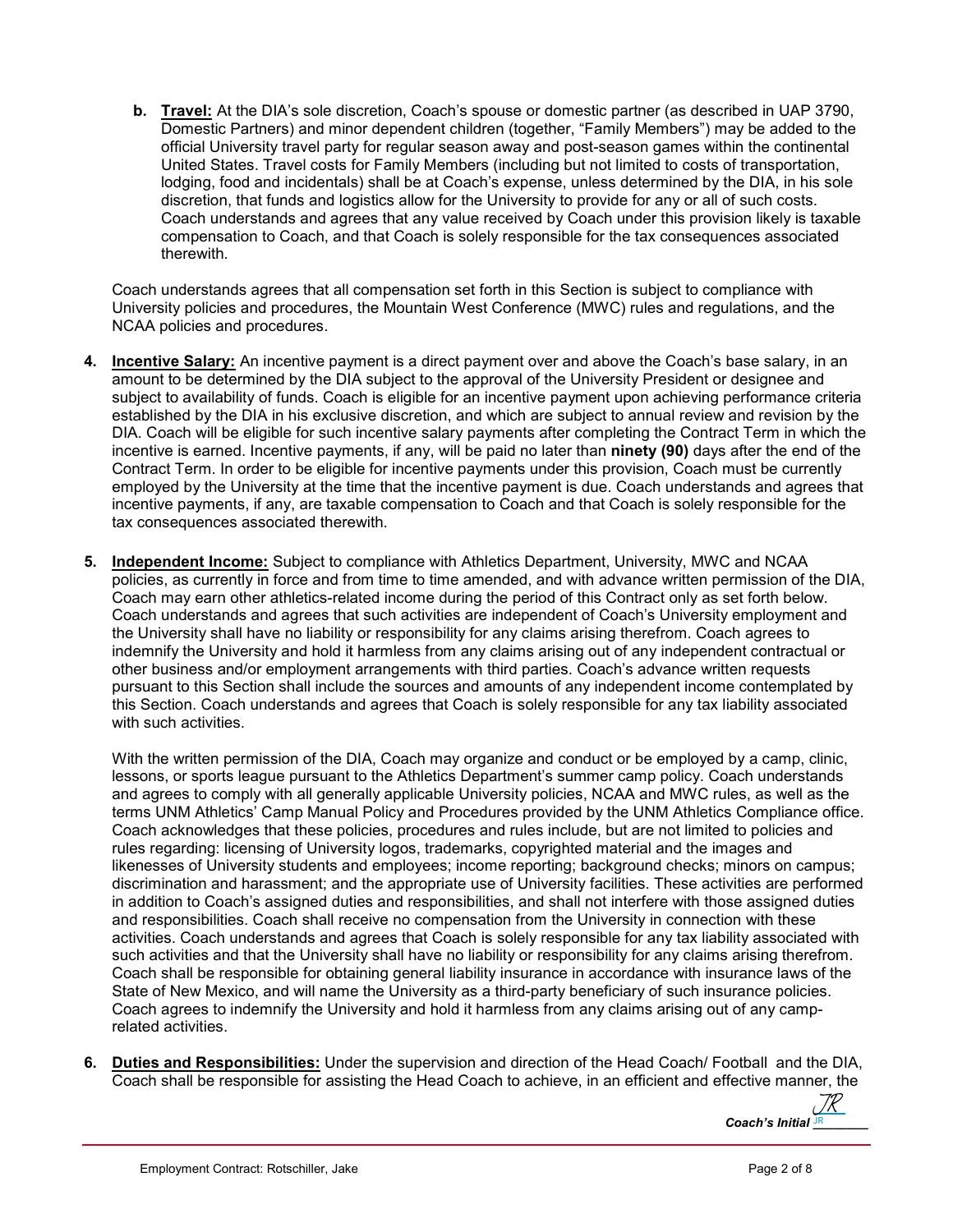goals and objectives of the University's Intercollegiate Football Program and the Department of Intercollegiate Athletics as established by the DIA. Said goals and achievements shall be in concert with the mission of the Department of Intercollegiate Athletics and the University, including the planning development, implementation and maintenance of an NCAA Division I Football program that is characterized by excellence, exemplified by academic achievement and development of character, maturity and a sense of fair play in Football. To that end:

- **a.** Coach shall perform his duties and responsibilities under this Contract to the reasonable satisfaction of the Head Coach and DIA, including but not limited to, assisting the Head Coach in the recruitment of student athletes consistent with all NCAA and MWC regulations, coaching and instruction of student athletes as well as all responsibilities normally associated with and performed by an Assistant Coach to the Head Coach of an NCAA Division I Football program at a member institution of the Mountain West Conference or other major NCAA Division I institution. Coach agrees to maintain a courteous and collegial working relationship with Athletics Department and University staff and faculty. Coach shall perform all duties set forth in this Contract and reasonably assigned by the Head Coach/ and DIA including, without limitation, assisting in the development and implementation of recruiting plans and strategies consistent with all applicable NCAA and MWC regulations; and, in general shall be responsible for evaluating, recruiting training conditioning, instructing, supervising, disciplining and coaching student athletes to prepare them to compete in the MWC and against college competition at the national level.
- **b.** Coach shall be responsible for assisting the Head Coach and use his best efforts to ensure that institutional control of the Football program is sustained through the development, implementation and maintenance of a vigorous and effective program for compliance with all NCAA, and MWC regulations and bylaws, and all policies of the University.
- **c.** Coach shall act and speak positively about the University and the University's athletic programs in private and public forums.
- **d.** Coach shall perform his duties and responsibilities while comporting himself at all times in a professional and personal manner consistent with good sportsmanship and with the high moral, ethical and academic standards of the University and the Department, the MWC, and the NCAA.
- **e.** At no time shall Coach be involved in discreditable conduct that is inconsistent with professional standards of the University, or that is seriously prejudicial to the best interests of the University, or that violates the University's mission in a substantive manner.
- **f.** Coach shall exercise due care such that any personnel under his responsibility or supervision shall comport themselves in a similar manner.
- **g.** Coach shall make every reasonable effort to ensure that all student athletes' academic requirements are met in cooperation with and in support of the University faculty and administration.
- **h.** Coach recognizes and supports the importance to the University of its academic policies, standards and requirements and Coach hereby agrees to abide by and support these and any future academic standards adopted by the University, in all aspects of his duties and set forth herein.
- **i.** Coach shall not disclose or use any secret, proprietary, or confidential information about the University or its business affairs or activities, all of which shall be deemed "confidential information," except during the term hereof and then only for the benefit of the University.

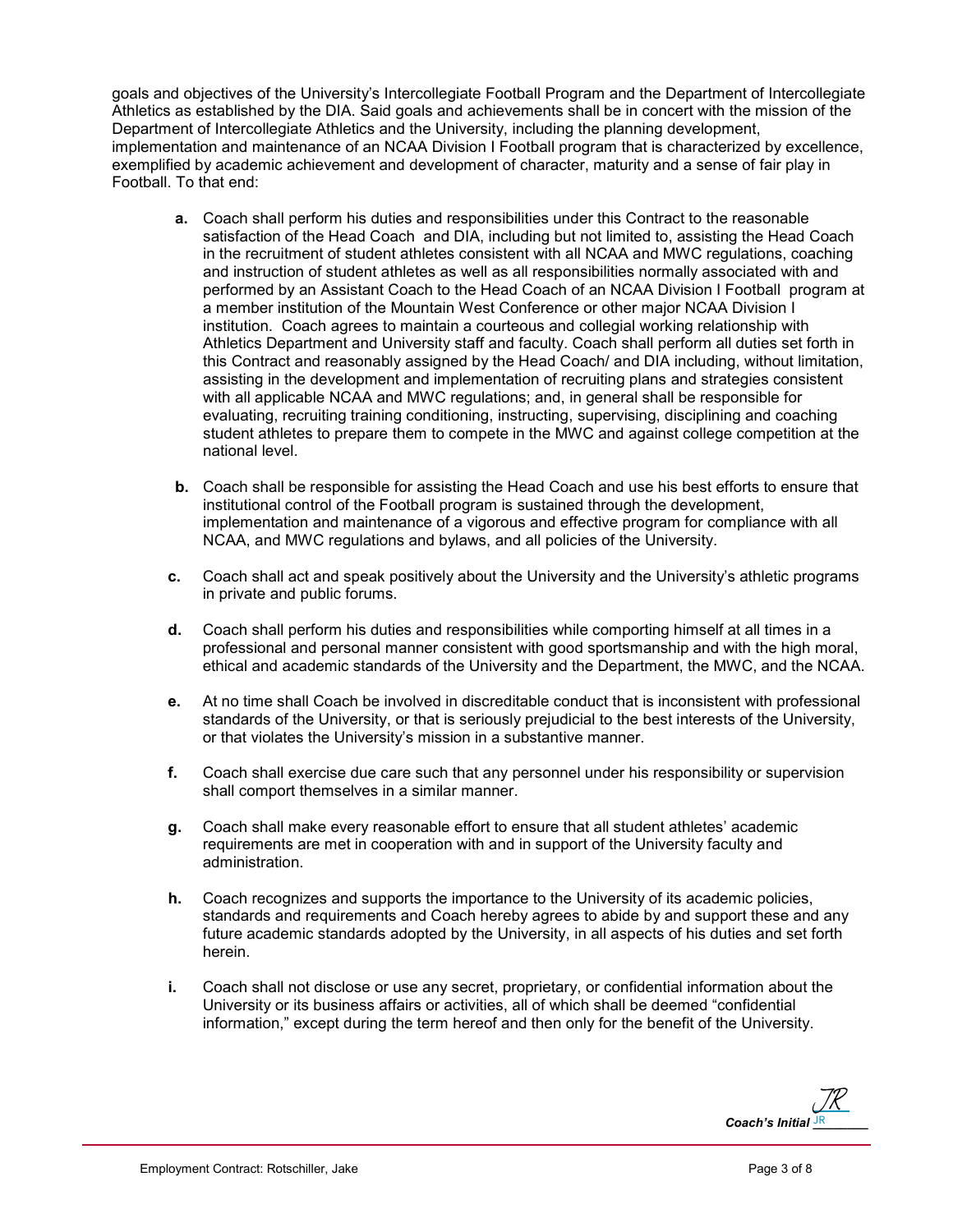- **j.** Coach, as a recognized and notable spokesperson for intercollegiate athletics and education, shall support the University administration mission, policies and decisions, in all of his dealing and activities with the public
- **7. Conduct of Athletics Personnel:** Coach, hired to administer, conduct, and/or coach intercollegiate athletics, shall act with honesty and sportsmanship at all times in promoting the honor and dignity of fair play in the context of the high standards associated with collegiate competitive sports. Coach understands and agrees that honesty and sportsmanship at all times, and the promotion of the honor and dignity of fair play in the context of the high standards associated with collegiate competitive sports, are material to this Contract, and that any conduct that undermines these values may be grounds for discipline, which can include termination for cause in accordance with Section 11.

Coach acknowledges that negative statements concerning the Athletics Department, the University, and the State of New Mexico made to the media or in public may be detrimental to recruiting, fundraising, and the morale of coaches, staff and players in the Football program and other programs of intercollegiate athletics and the reputation of the University. Therefore, Coach agrees that Coach is highly encouraged that whenever appropriate and in a timely manner, will first direct any complaint or criticism that Coach may have of a particular University Sports Program, the Athletics Department or the University to the DIA before directing the complaint or criticism to anyone else. This shall not prohibit Coach from making communications protected by whistleblower laws. Further, Coach shall make reasonable efforts to project a positive image with respect to the University, Athletics Department, and Football Program. Any conduct that disparages the Football Program, Athletics Department or the University may be grounds for discipline, which can include termination for cause in accordance with Section 11.

Coach shall not engage in activities or conduct injurious to the reputation of the University, including without limitation, repeatedly conveying to one person, or conveying to an assembled public group, negative information concerning the University.

- **8. Unethical Conduct:** Coach will refrain from unethical conduct. Unethical conduct may include, but is not limited to, the following examples of misconduct:
	- **a.** Refusal to furnish information relevant to an investigation of a possible violation of an NCAA regulation when requested to do so by the NCAA or the University;
	- **b.** Involvement in arranging for fraudulent academic credit or false transcripts for a prospective or an enrolled student-athlete;
	- **c.** Involvement in offering or providing a prospective or an enrolled student-athlete an improper inducement or extra benefit or improper financial aid;
	- **d.** Furnishing the NCAA or the University false or misleading information concerning Coach's involvement in or knowledge of matters relevant to a possible violation of an NCAA regulation;
	- **e.** Receipt of benefits by Coach for facilitation or arranging a meeting between a student-athlete and an agent, financial advisor, or a representative of an agent or advisor (e.g., "runner");
	- **f.** Refusal to furnish information relevant to an investigation of a possible violation of federal or state law or University policy when requested to do so by lawfully authorized federal or state agents or University officials or when otherwise required to report under University policy; or
	- **g.** Refusal to comply with regulatory or policy requirements, including but not limited to the reporting requirements imposed by the Jeanne Clery Disclosure of Campus Security Policy and Campus Crime Statistics Act, Title IX of the Education Amendments of 1972 (the "Clery Act"), and any and all University policies relating thereto.

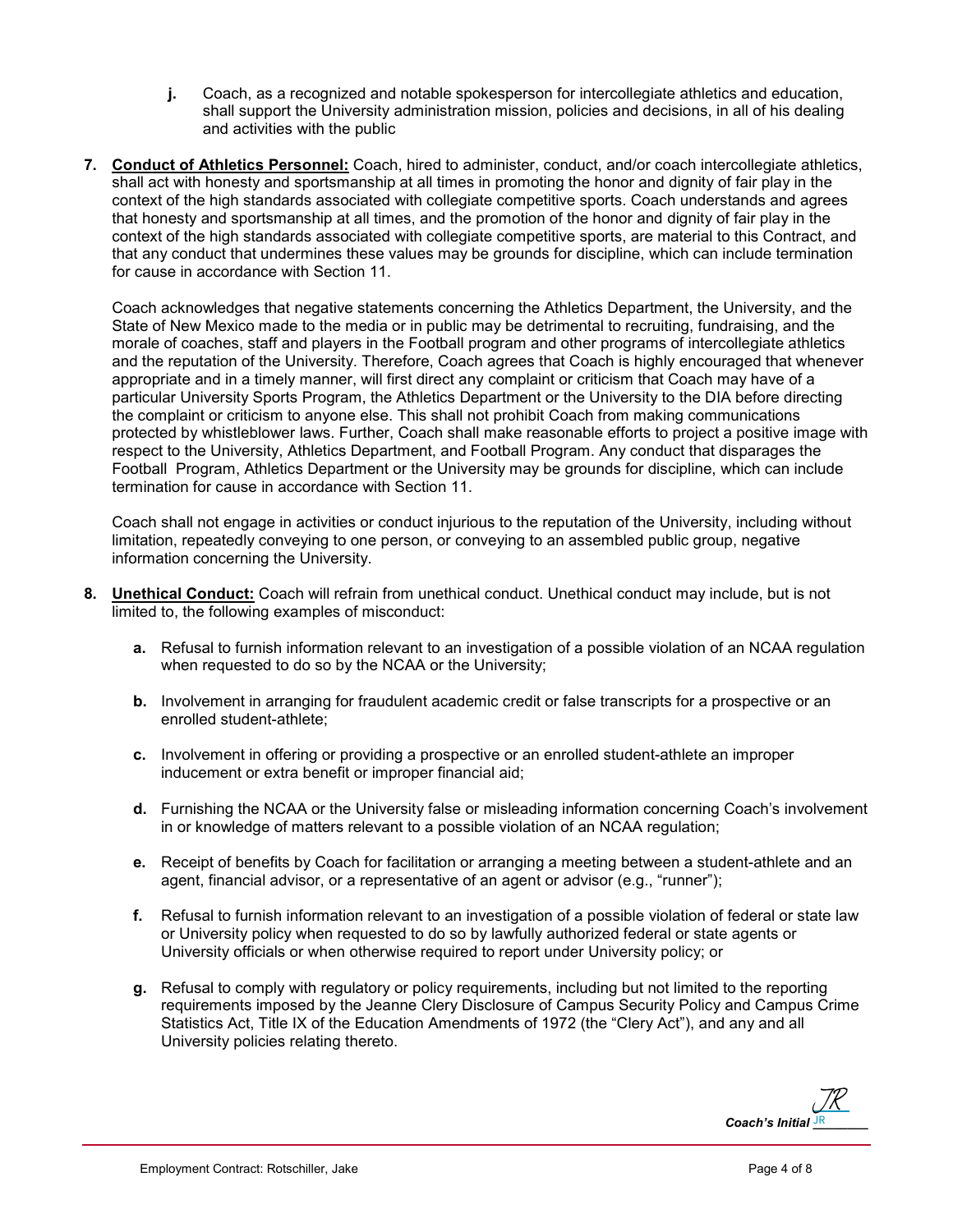Coach's agreement to refrain from unethical conduct is a material term of Coach's employment and this Contract. Coach expressly understands and acknowledges that unethical conduct is sufficient justification for Termination of Contract for Cause as described in Section 11.

**9. Compliance With Laws, Policies, Rules and Regulations:** Coach shall be responsible for being fully knowledgeable of, and being in full compliance with, the policies, rules, and regulations of the University, the MWC, or any other conference with which the University may elect to affiliate, the NCAA (as they are currently in force and as they are amended from time to time), as well as applicable federal laws, including but not limited to the Clery Act; Title IX of the Education Amendments of 1972; applicable New Mexico laws; and University policies regarding crime reporting and sexual harassment, including, but not limited to sexual harassment, sexual misconduct, and sexual violence. Coach shall immediately report any apparent or confirmed violations of the above laws, policies, rules, and regulations occurring in the department to the university's compliance staff, the DIA, or UNM's Division of Human Resources, as well as other University official/departments as may be required by University policy. Upon receiving any information about a person who has experienced sexual misconduct, harassment, sexual assault or other sexual violence, Coach shall also report the information to UNM's Office of Compliance, Ethics and Equal Opportunity (CEEO) within 24 hours, or as soon as reasonably practicable, by calling CEEO at 505-277-5251 or by email at [oeounm@unm.edu.](mailto:oeounm@unm.edu) Failure by Coach to report immediately to the University's athletics compliance staff and, as appropriate the DIA or other responsible University official/department, any alleged violations of University, MWC or NCAA policies, rules or regulations by Coach or, upon becoming aware of violations by any coaches, staff members, student-athletes, or other persons under Coach's supervision that become known to Coach, which failure, in the reasonable opinion of the DIA (i) creates material risk for the University or Program or (ii) negatively affects the University or the Program in a material manner, shall subject Coach to disciplinary or corrective action as set forth in the NCAA enforcement procedure. Such failure to report shall also subject Coach to immediate suspension, at the University's sole discretion, for a period of time without pay, or termination as described in Section 11.

If the University determines that Coach is in violation of MWC or NCAA rules and regulations while employed by the University, or was in violation of NCAA or conference rules and regulations during prior employment at another NCAA member institution, Coach shall be subject to disciplinary or corrective action as set forth in the NCAA enforcement procedure and may be suspended without pay by the University at the University's reasonable discretion for a period of time not to exceed ninety (90) days, or terminated as described in Section 11. If Coach fails to meet his obligations as stated in this Section or fails to complete any Universityrequired training within six (6) months of the beginning of Coach's employment, or otherwise fails or refuses to meet his obligations under any law, regulation, policy or procedure, Coach may be subject to disciplinary action up to and including suspension and termination as described in Section 11.

Coach specifically acknowledges and agrees that Coach's compliance with applicable laws, policies, rules, and regulations are material obligations of this Contract.

- **10. Non-Applicability of University Employment Policies and Due Process Guarantees:** This Contract creates no expectancy of or property interest in continued employment with the University. Accordingly, no provisions of the University Administrative Policy manual (UAP) addressing or governing separation of employment, discipline and contract employees generally are applicable to Coach. No due process guarantees relating to progressive discipline, suspension, discharge, and appeal processes are accorded to Coach under this Contract. All rights, processes and notices afforded to Coach or required from Coach are specifically enumerated under sections 11 through 14 of this Contract.
- **11. Termination of Contract for Cause:** The University reserves the right to immediately terminate this Contract for cause at any time. Cause includes, but is not limited to, violation of any material obligation of Coach under this Contract or any amendments hereto. In addition to a material breach of this Contract, the parties agree that the following non-exclusive list constitutes cause for termination under this Section:
	- **a.** insubordination;

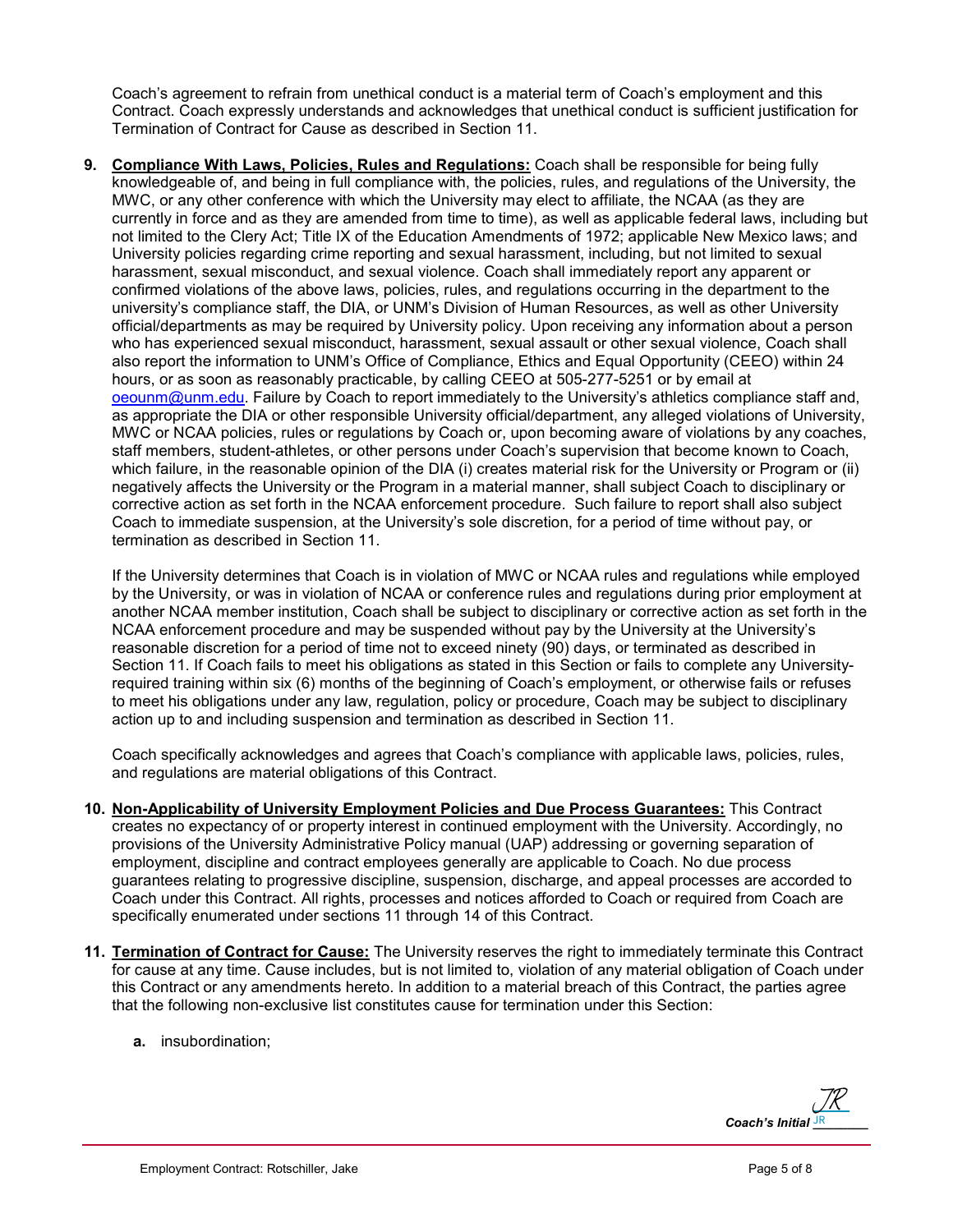- **b.** Coach's neglect of, or failure or refusal to perform, his duties as Assistant Coach in any material respect after receiving written notice of such failure or refusal from the DIA;
- **c.** Malfeasance involving misuse of University or donor funds;
- **d.** Coach's failure to comport himself in a manner consistent with good sportsmanship or the moral, ethical or academic standards specified in this Contract or in University policies and regulations;
- **e.** failure of Coach or any other person under his supervision and direction to comply with applicable standards or regulations of the MWC or the NCAA, federal or state law, or University rules, regulations or policies, as amended from time to time, regardless of whether such violation results in the imposition of sanctions or other consequences;
- **f.** Coach's failure to promote an atmosphere of compliance or his failure to properly and effectively monitor personnel under his supervision and direction which results in material non-compliance by Coach's personnel, with applicable standards or regulations of the MWC or the NCAA, federal or state law, or University rules, regulations, or policies, as amended from time to time, regardless of whether such violation results in the imposition of sanctions or other consequences;
- **g.** Coach's instruction to any assistant coach, student or other person to respond inaccurately or incompletely to any request or inquiry concerning a matter relevant to University's athletic programs or other institution of higher learning which shall be propounded by University, the NCAA, the MWC or other governing body having supervision over the athletic programs of University or such other institution of higher learning, or required by law;
- **h.** Coach's failure to fully cooperate in the enforcement and implementation of any drug testing and/or education program established by the University, the MWC, the NCAA, or pursuant to federal or state law that is applicable to student athletes or other employees of the University;
- **i.** Coach's being charged with, indicted for, pleading no contest to, or being convicted of (i) any felony; or, (ii) any misdemeanor involving gambling, drugs or alcohol. For purposes of termination of this Contract for cause, the parties agree that a conviction or plea will serve as conclusive evidence of the commission of the alleged crime by Coach;
- **j.** engaging in conduct which either (i) displays a continual, serious disrespect or continual, serious disregard for the mission of the University, (ii) brings Coach into public disrepute (ii) constitutes moral turpitude or breaches the high moral and ethical standards applicable to Coach as a visible representative of the University;
- **k.** major or repeated minor violation of policies, rules, or regulations of the University; major or repeated secondary infractions of the MWC or NCAA rules (including any similar infraction which may have occurred at Coach's prior employment); major or repeated minor violation of New Mexico or federal laws, regulations, or policies;
- **l.** Coach's misconduct, whether or not relating to Coach's employment, which is not in the best interest of the University or which violates the University's mission, interests, policies, or regulations, and which causes material damage to the reputation or dignity of the University or its athletics program;
- **m.** participating in any (i) gambling, bookmaking, wagering, or betting involving any athletic contest whatsoever wither by soliciting, placing or accepting a bet or wager or through a bookmaker, a pool, or any other method of gambling; or (ii) counseling, instruction, encouraging, or knowingly and intentionally permitting any student-athlete, assistant coach, or other individual under or subject to Coach's control, authority, or supervision to participate in such activity;

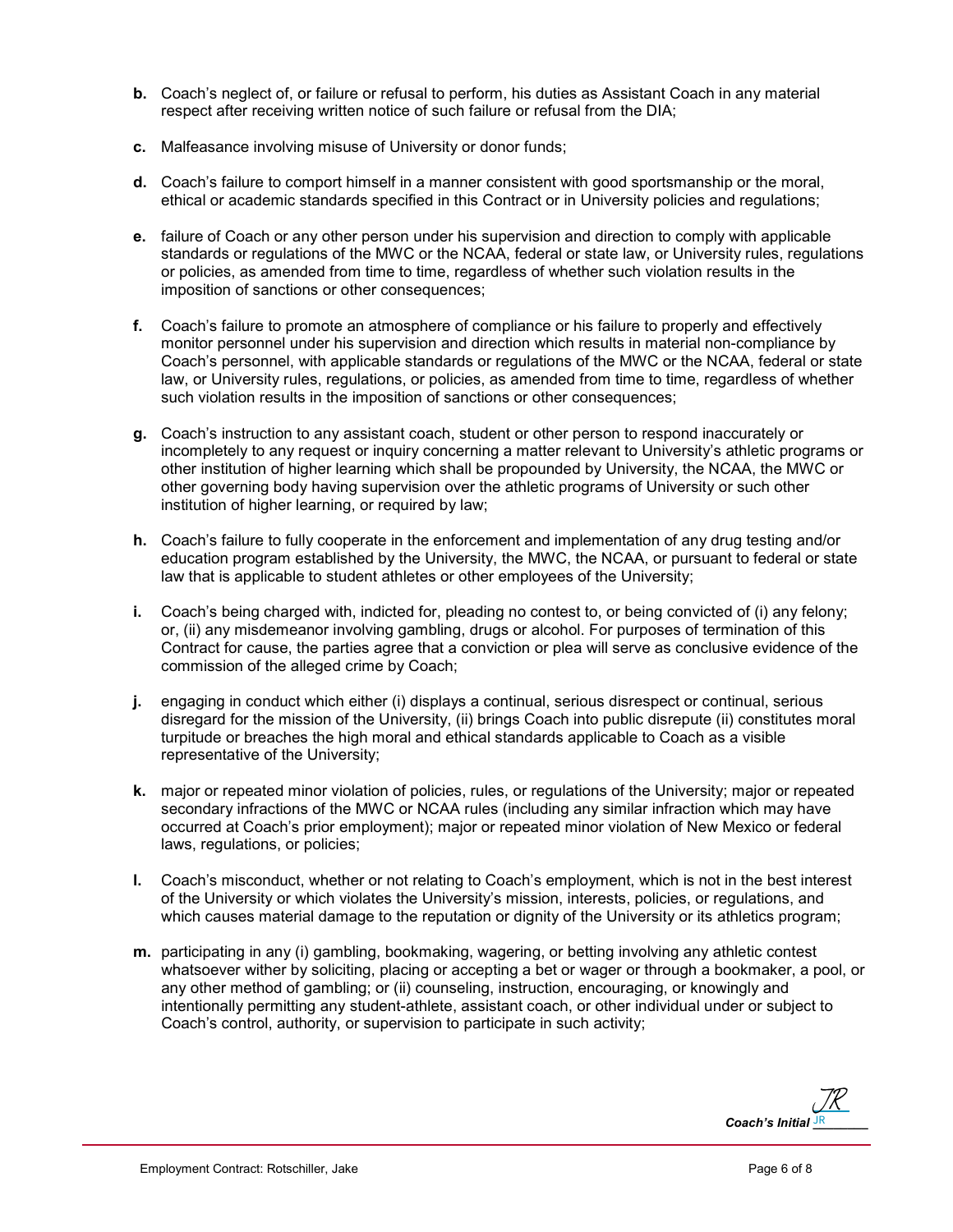- **n.** failure to report promptly to the DIA in writing any violations or potential violations known to Coach of University Rules including, but not limited to, those by Coach, his assistant coaches, student athletes or other persons under the direct control or supervision of Coach;
- **o.** failure to take reasonable steps to ensure the physical and mental wellbeing of student athletes on the Football team;
- **p.** willful or grossly negligent conduct injurious to the University's Intercollegiate Football Program or the University;
- **q.** any other reason violation of policies of the University or its Athletics Department.

If this Contract is terminated for cause, the University shall have no further liability except for base salary and fringe benefits accrued to the date of termination.

Nothing in this Section shall prevent, limit or otherwise interfere with the University's right to terminate the services of the Coach without cause at any time subject to the provisions of Section 12 herein. Coach expressly agrees that nothing in this agreement creates any expectancy of or property interest in continued employment and no University Administrative Policy addressing or governing progressive discipline, discharge or the appeal process for discharge shall be applicable to Coach.

**12. Termination by Request of Coach:** Coach may terminate this Contract at any time upon written notice to the DIA. In the event that Coach terminates this Contract pursuant to this Section, the University shall have no further liability except for base salary and benefits accrued to the date of termination.

Coach understands and agrees that termination of this Contract pursuant to this Section prior to the expiration of the Contract Term will cause irreparable harm to the reputation and athletic programs of the University in an amount not capable of precise calculation or quantification. Therefore, if Coach terminates this Agreement during the Contract Term, Coach agrees to pay to the University as liquidated damages, and not as a penalty, **fifty percent (50%)** of his base salary for the remainder of the Contract Term, within sixty (60 days of such termination.

Liquidated damages may be modified to a lesser amount at the discretion of the DIA, with approval of the University President.

- **13. Contract Non-Renewal:** Coach expressly agrees that there exists no expectancy of renewal of this Contract beyond the term stated in Section 2 herein. Coach also expressly agrees that no notice that this Contract will not be renewed is required. Coach understands that this provision contradicts UAP 3240, Contract Employees, and expressly agrees that no notice is required. The obligations of the University and Coach pursuant to this Contract shall terminate with his termination or the end of the Contract Term, whichever occurs first.
- **14. Termination by Disability or Death**: It is expressly understood and agreed that this is a personal service agreement between the parties and that in the event of the incapacity of Coach to the degree that he is rendered incapable of performing the obligations and duties contained in this Contract for a period of more than ninety (90) consecutive days, as certified by two (2) physicians selected or approved by the University, or his untimely demise, this Contract shall terminate and the University shall have no further financial or other obligation whosoever hereunder except to pay Coach his base salary and benefits accrued to the date of termination.
- **15. Complete Employment Contract:** This Employment Contract and any Exhibits attached hereto and incorporated herein by reference, constitute the final and complete agreement between the parties. Any amendments or further addenda, hereafter agreed to by both parties, shall be in writing and executed with the same formality. All prior and contemporaneous negotiations and agreements pertaining to Coach's employment by the University are deemed incorporated into this Contract and such documents and